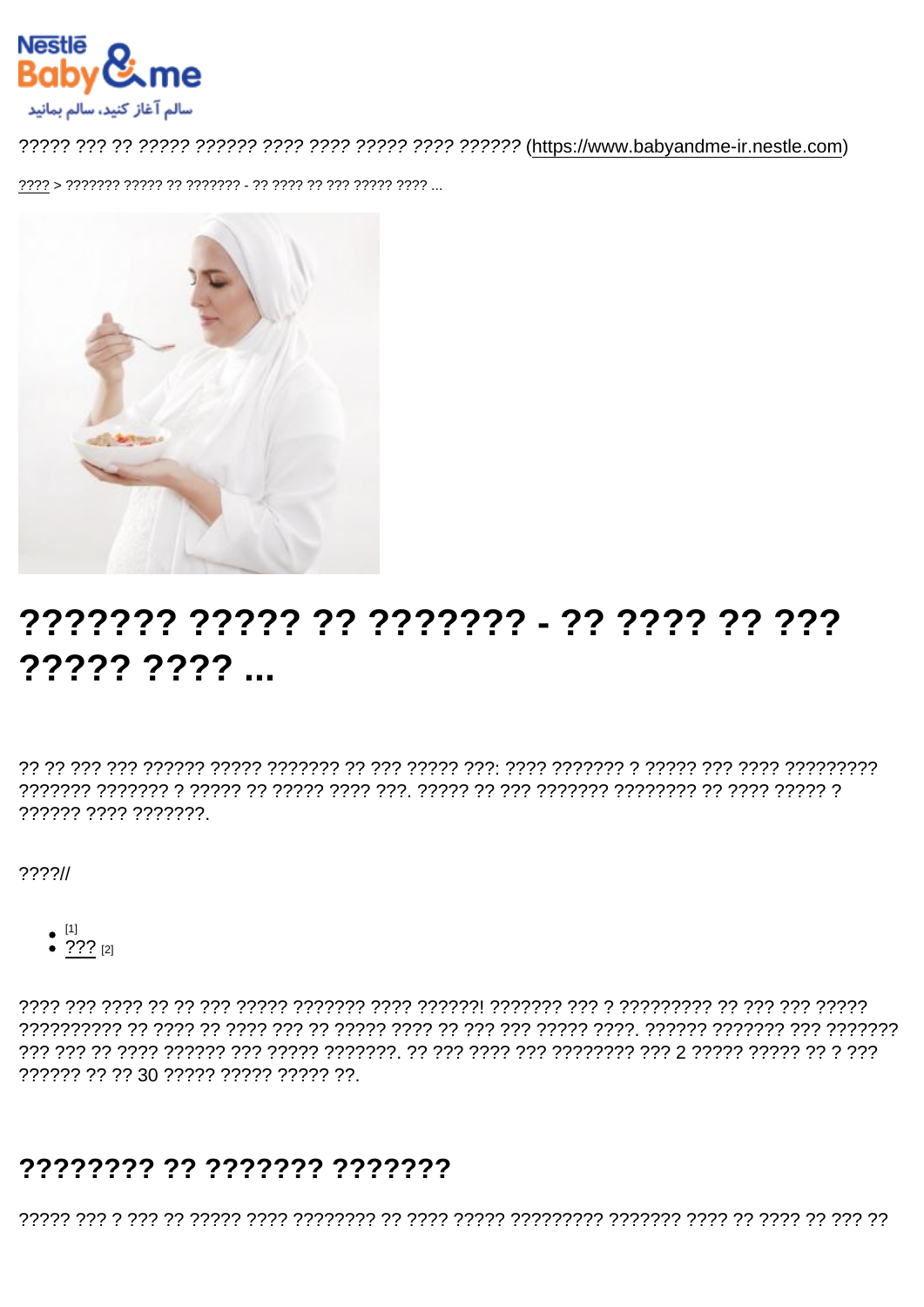רמרמר מרק מך הקדרתמרך מרק מרק מרחב המדרדת הקדרתמר מרך מרך מרך מרך מך הקדרתמר הקדרתיק 77 7777 777 777 777777 7777

## 

??????? ????? ??.

777 777 777777 777 777

### ??? ?? ???? ?????? ????? ?????? ...

, ירדרך ררך רך ררך ררך הרכבין ררך רך רך הרכבין ררך לך רבן הרכבין ררך ררך ררך רך הרכבין ל

### ????? ??: ??? ?????????

?????? ?? ?? ?????? ?????? (????? 1/5 ???? ?? ???).